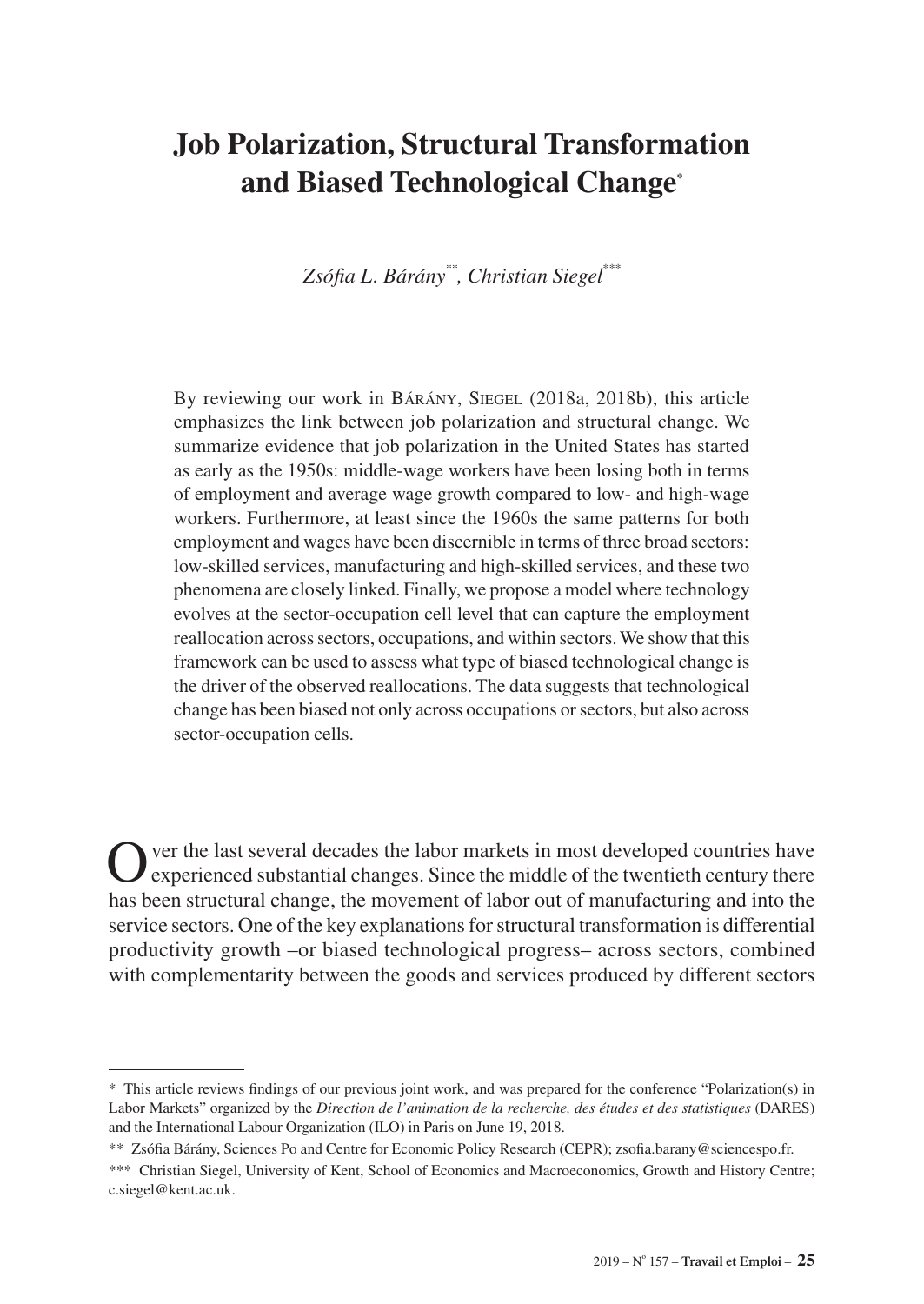(NGAI, PISSARIDES  $[2007]$ ).<sup>1</sup> At the level of occupations several papers have documented the polarization of labor markets in the United States and in several European countries since the 1980s: employment has shifted out of middle-earning routine jobs to low-earning manual and high-earning abstract jobs. The main explanation for this phenomenon is the routinization hypothesis, which assumes that information and computer technologies (ICT) substitute for middle-skill, routine occupations, while they complement high-skill, abstract occupations; in other words technological progress that is biased across occupations (Autor *et al.* [2003], Autor *et al.* [2006], Autor, Dorn (2013), Goos *et al.* [2014]). Both literatures –on structural change and polarization– study the impact of differential productivity growth. One focuses on the productivity across sectors and its interaction with the demand for goods and services, while the other focuses on the productivity of tasks or occupations, and its impact on the relative demand for these occupations. In this paper we review our previous work which suggests that these two phenomena are connected and should not be studied in isolation, especially in order to understand the driving forces behind the reallocation of labor across sectors and occupations.

In BÁRÁNY, SIEGEL (2018a) we show that polarization started much earlier than previously thought, and that it is closely linked to the structural transformation of the economy. This on its own suggests that there might be a common driving force behind structural transformation and polarization. In BARANY, SIEGEL (2018b) we go further; we demonstrate that there is an even tighter connection between the sectoral and occupational reallocation of employment, and we explicitly study the technological changes underlying both.

In BÁRÁNY, SIEGEL (2018a) we document first that in the US, occupational polarization both in terms of wages and employment has started in the 1950s, much earlier than suggested by previous literature. Second, we show that a similar polarization pattern is present for broadly defined sectors of the economy, low-skilled services, manufacturing, and high-skilled services. Moreover, we show that a significant part of the occupational employment share changes is driven by shifts of employment across sectors, and that sectoral effects also explain a large part of occupational wage changes. These findings suggest that the decline in routine employment is strongly connected to the decline in manufacturing employment. We propose a model to show that differences in productivity growth across sectors lead to the polarization of wages and employment at the sectoral level, which in turn implies polarization in occupational outcomes.

In Bárány, Siegel (2018b) we look at the data from a different perspective: we study employment patterns across sector-occupation cells in the economy. We document some trends in occupation and sector employment that have not received much attention in the literature. First, the manufacturing sector has the highest share of routine workers;

<sup>1.</sup> Some papers emphasize changes in the supply of an input which is used at different intensity across sectors (Caselli, Coleman [2001], Acemoglu, Guerrieri [2008]). Other papers study the role of non-homothetic preferences, where changes in aggregate income induce a reallocation of employment across sectors (KONGSAMUT *et al.* [2001], BOPPART [2014]).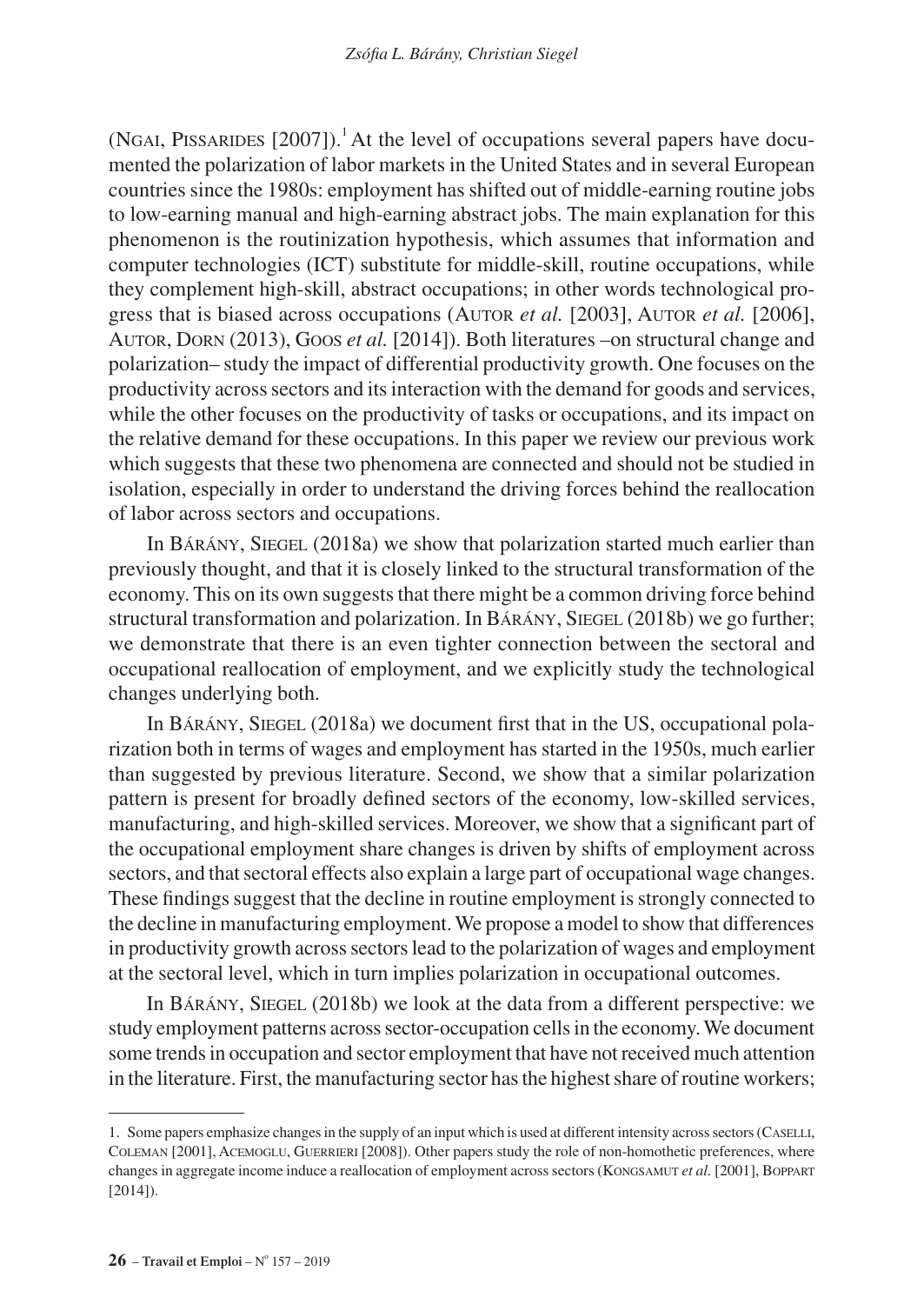by far most of the decline in routine employment has occurred in manufacturing, and conversely almost all of the contraction in manufacturing employment has occurred through a reduction in routine employment. Second, the high-skilled service sector has the highest share of abstract workers; most of the expansion in abstract employment has happened in the high-skilled service sector, and most of the increase in high-skilled service employment has been due to an expansion in abstract employment. These patterns reveal that the sectoral and the occupational reallocation of employment are closely linked. Furthermore, the overlap of occupations and sectors implies that it is hard to identify the technological changes which underlie the observed labor market patterns. To overcome this issue, we specify a flexible model of the production side of the economy in which technological change can be biased towards workers in specific sector-occupation cells. We use key equations of this model together with data from the *US Census* and from the U.S. Bureau of Economic Analysis (BEA) to draw conclusions about the bias in productivity changes across sector-occupation cells.

This approach departs from the recent literature connecting the phenomena of structural change and polarization across occupations in that we do not *a priori* restrict the nature of technological change. Goos *et al.* (2014) suggest that differential occupation intensity across sectors and differential occupational productivity growth can lead to employment reallocation across sectors. DUERNECKER, HERRENDORF (2016) show in a two-sector two-occupation model that unbalanced occupational productivity growth by itself provides dynamics consistent with structural change and with the trends in occupational employment, both overall and within sectors. Lee, Shin (2017) allow for occupation-specific productivity growth and find that their calibrated model can quantitatively account for polarization as well as for structural change, and in an extension find a limited role for sector-specific technological change. Aum *et al.* (2018) analyze the role of routinization (differential productivity growth of occupations) and computerization across industries as well as industry-specific Total Factor Productivity (TFP) differences in the recent productivity slowdown, and find in their model with homogeneous labor that sectoral TFP differences have a rather small effect.

The close link in the data between the sectoral and occupational reallocation of labor explains why models which allow for productivity growth differences only at the sectoral or only at the occupational level can go a long way in accounting for the reallocations across both dimensions. However, such restricted models load all differences in technological change on one type of factor, therefore not allowing to identify whether these differences arise indeed at the level of sectors or of occupations. We view our framework as an important and useful first step in identifying the true bias in technological change. In this article we explain how certain aspects of the data can be used to draw qualitative conclusions, whereas in BARANY, SIEGEL (2018b) we use a richer methodology to quantify the bias in technology across sector-occupation cells and to decompose it further into common components. To summarize our results, we find that technological change has been biased in more nuanced ways, not just across occupations or sectors, but across sector-occupation cells.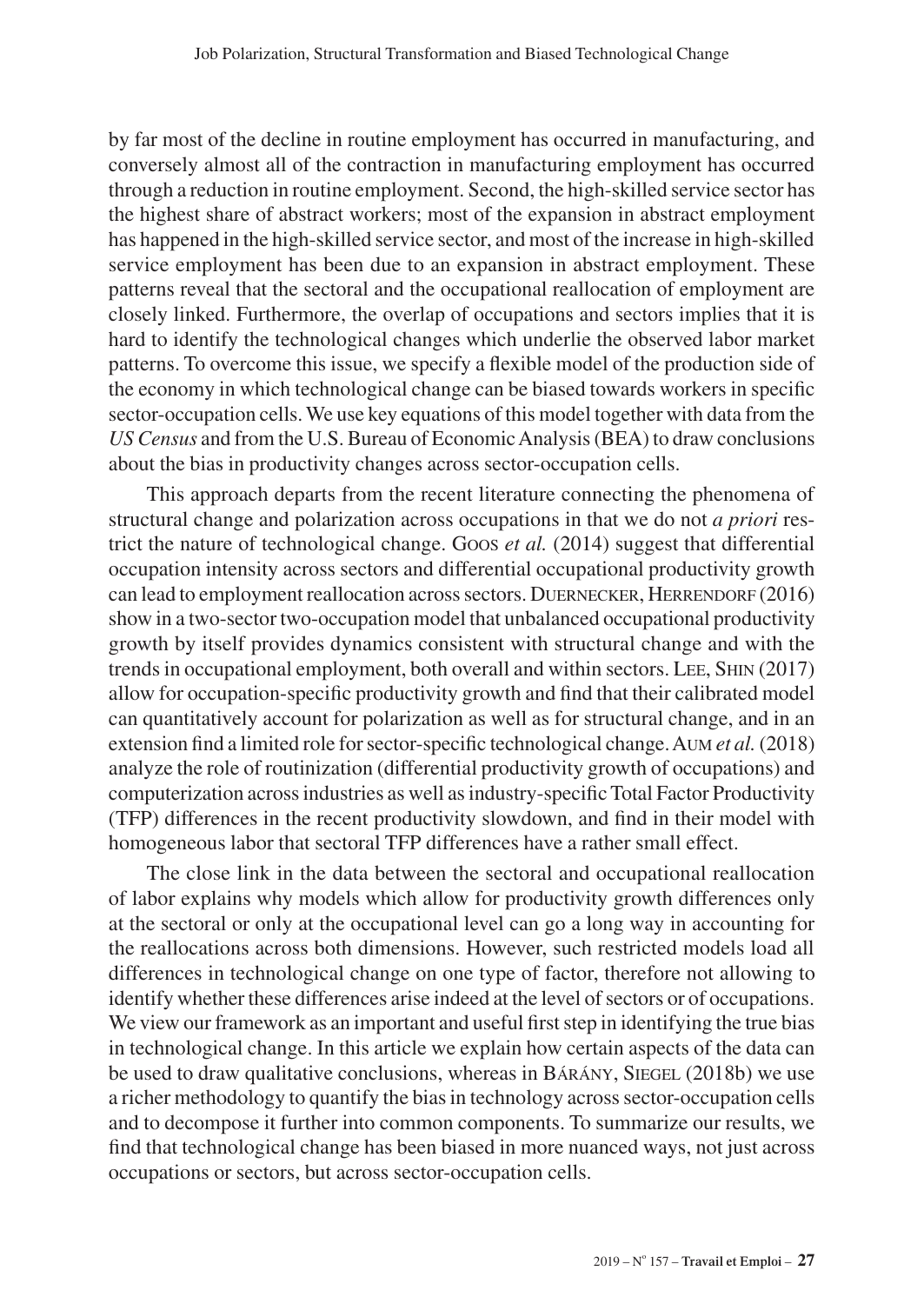## **A Historical Perspective on Polarization**

In Bárány, Siegel (2018a) we use data from the *US Census* between 1950 and 2000 and the 2007 *American Community Survey (ACS)* to study the patterns of employment and wages both across occupations and across sectors. In the following three subsections we summarize the main empirical results we established there. Our main findings are the following: (1) occupational polarization both in terms of wages and employment started as early as 1950 in the US, (2) wage and employment polarization is also visible in terms of broadly defined industries, (3) a large part of polarization in terms of occupations is driven by changes at the level of industries. In the last subsection we go further and document the changes in employment at the sector-occupation cell level where we see a strong overlap between the evolution of occupational and sectoral employment trends.

## **Occupational Polarization**

Figure 1 plots the smoothed changes in log real wages and employment shares for occupational percentiles, with occupations ranked according to their 1980 mean hourly wage, following the methodology used in AUTOR *et al.* (2006), ACEMOGLU, AUTOR (2011), and Autor, Dorn (2013) (Box 1). Departing from the literature, we do not restrict attention to recent years but show the changes starting from 1950 for different 30-year periods. The top panel shows that there has been (real) wage polarization throughout, as occupations towards the middle of the wage distribution have gained less than occupations at both extremes. The bottom panel shows that also in terms of their shares in hours worked, middle earning occupations have been tending to do worse than both low- and high-earning occupations. Though the pattern is less striking than for wages, polarization of employment has occurred since the 1950s.

### Box 1

## **Ranking Occupations by Skill Level**

Figure 1 –as is standard in the literature, e.g. AUTOR *et al.* (2006), ACEMOGLU, Autor (2011) and Autor, Dorn (2013)– shows smoothed changes in log real wages or in employment shares by percentiles of the occupational wage distribution, where occupations are ranked by their "skill level", which is approximated by the average wage of workers in the given occupation in a base year. These occupations are then put into 100 bins on the horizontal axis, each representing 1 percent of employment. For such a comparison over time a balanced set of occupational codes are needed. In BARANY, SIEGEL (2018a) we construct the finest possible set of occupational codes that is balanced over 1950 to 2007, extending the work of Meyer, Osborne (2005) and Dorn (2009).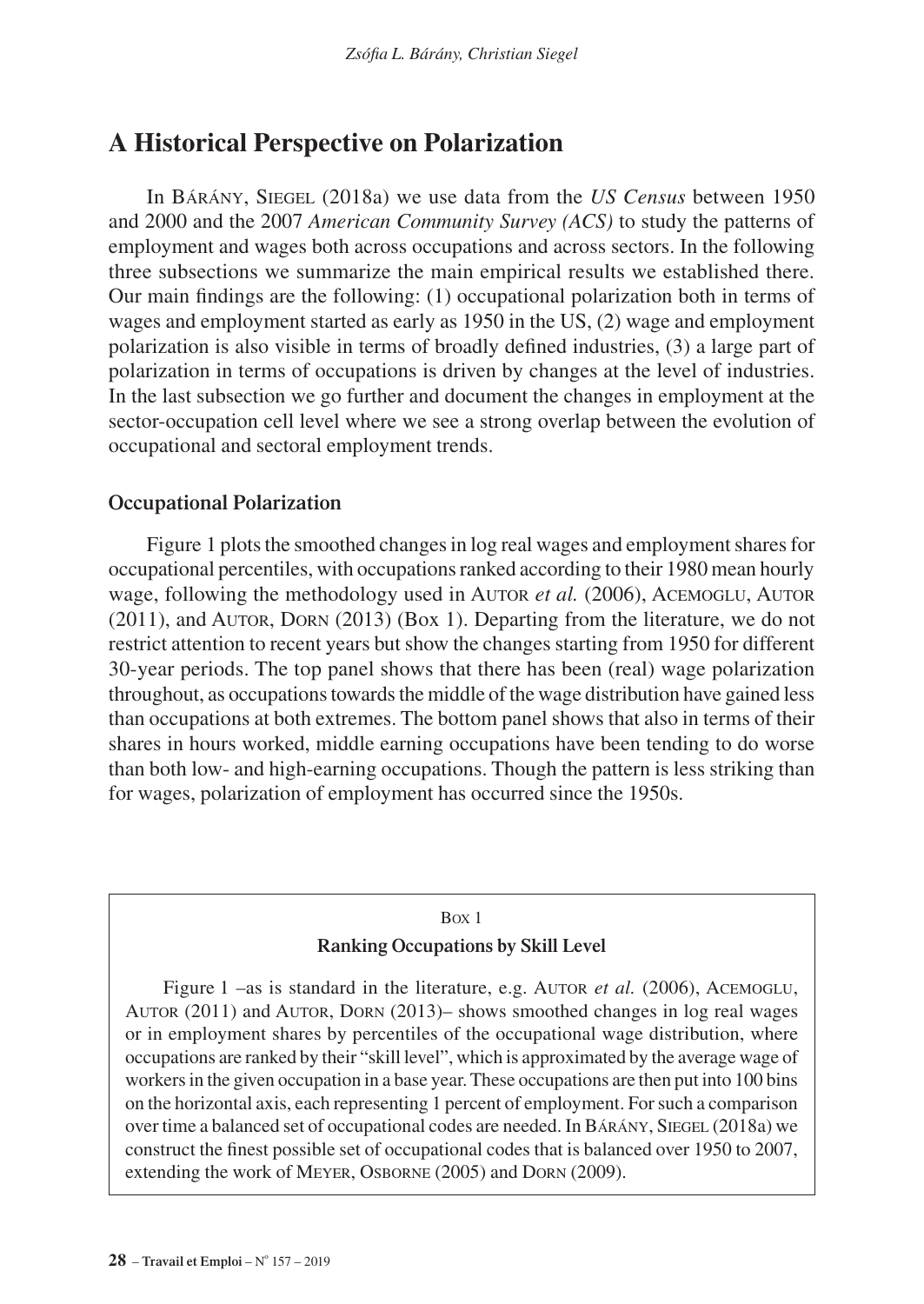

Figure 1 – **Smoothed Changes in Wages and Employment**

*Note*: Balanced occupation categories (183 of them) have been defined by the authors based on Meyer, Osborne (2005), Dorn (2009) and Autor (2013). The horizontal axis contains occupational skill percentiles based on their 1980 mean wages. In the top panel the vertical axis shows for each occupational skill percentile the 30-year change in log hourly real wages, whereas in the bottom panel it shows the 30-year change in employment shares (calculated as hours supplied).

*Source*: Bárány, Siegel (2018a). The data is taken from IPUMS *US Census* data for 1950, 1960, 1970, 1980, 1990, 2000 and the *American Community Survey* (ACS) for 2007. The sample excludes agricultural occupations/industries and observations with missing wage data.

To get a sense of which occupations are driving these changes and whether there are any significant differences across decades, in Figure 2 we show the decade-bydecade change in total hours worked and mean log wages for 10 coarser occupational categories. The categories we use follow Acemoglu, Autor (2011), and are ranked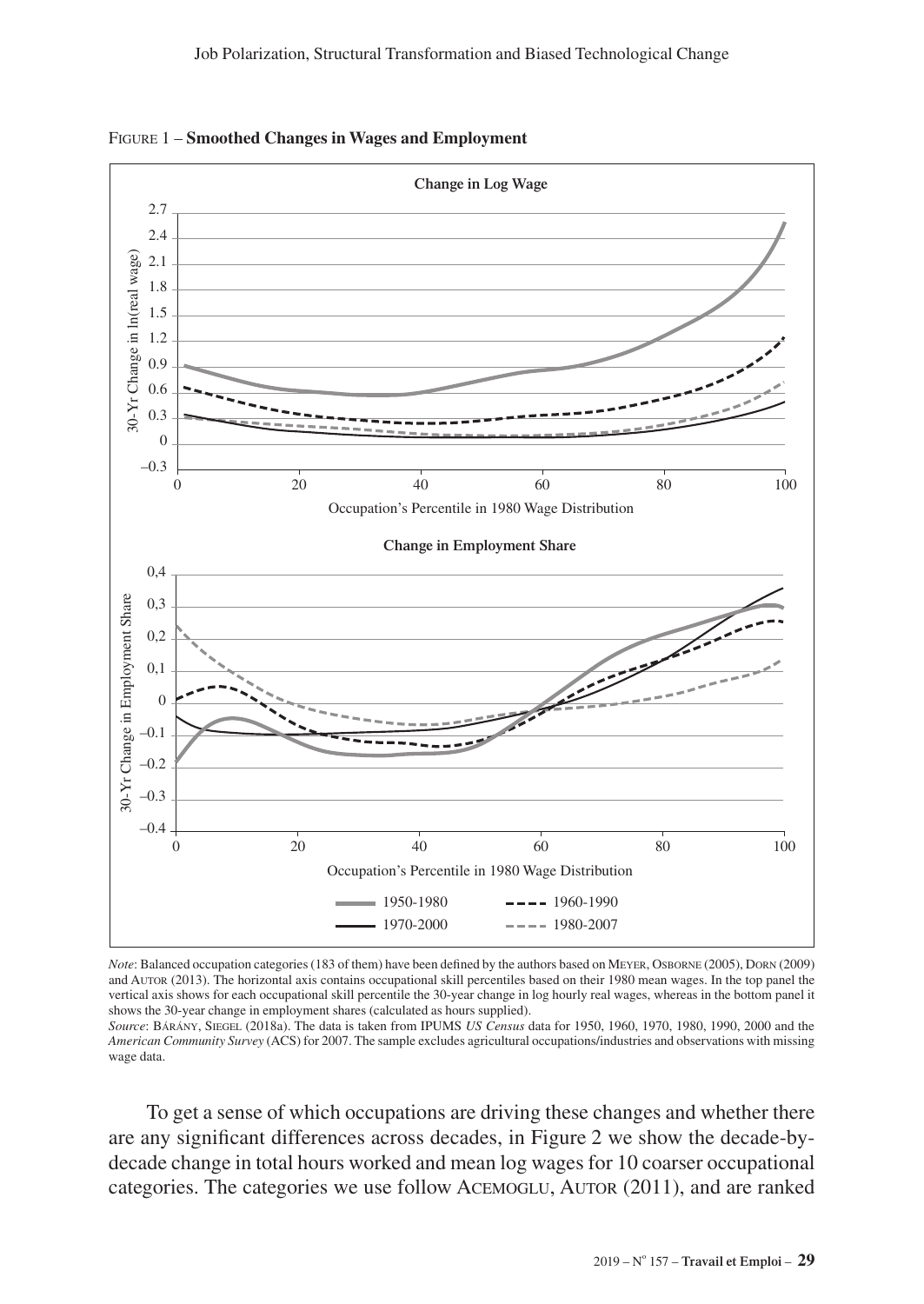according to the occupations' mean wages, from lowest earners on the left to highest earners on the right. Between 1950 and 1960 a clear pattern cannot be discerned, whereas from 1960 onwards, it is clear that both total hours worked and mean log wages have grown faster at both extremes than for occupations in the middle.



Figure 2 – **Polarization in Broad Occupational Categories**

*Source*: BÁRÁNY, SIEGEL (2018a). The data used is the same as in Figure 1.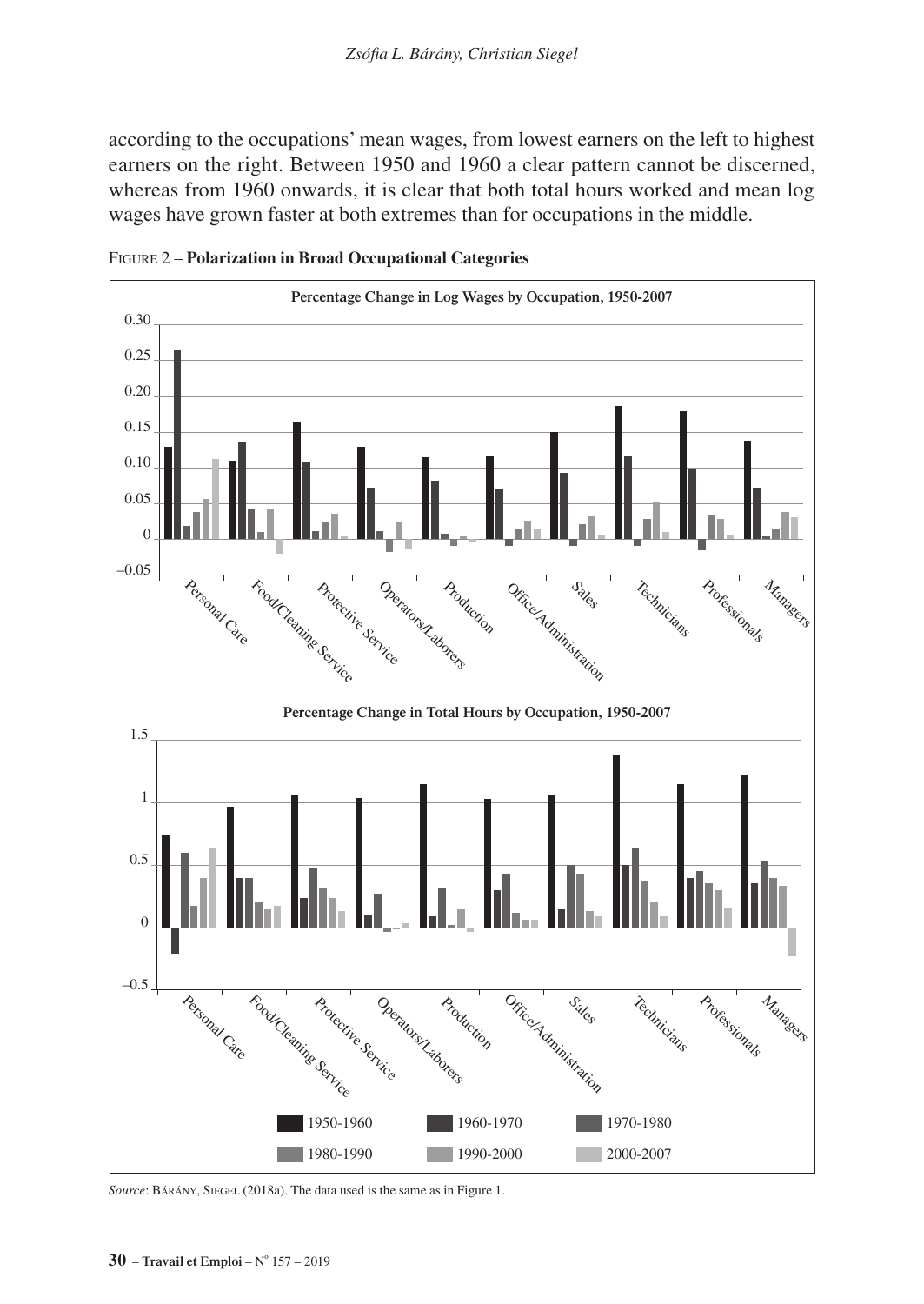Finally, following ACEMOGLU, AUTOR (2011), we classify occupations into manual, routine and abstract categories.<sup>2</sup> Figure 3 plots their paths of relative wages and of employment shares. The top panel shows the path of occupational premia. These premia are the exponents of the coefficients on occupation dummies, obtained from a regression of log wages controlling for gender, race, a polynomial in potential experience, as well as occupation dummies. Obtaining the occupation premia from these regressions allows us to disregard changes in wage differences across occupations which are potentially caused by age, gender, or racial composition differences. It is worth to note that, as expected, the manual premium is less than the routine, while





*Source*: Bárány, Siegel (2018a). Occupational wage premia and employment shares (in terms of hours) are calculated from the same data as in Figure 1.

2. See Box 2 for details of which 1-digit occupational codes are in each category.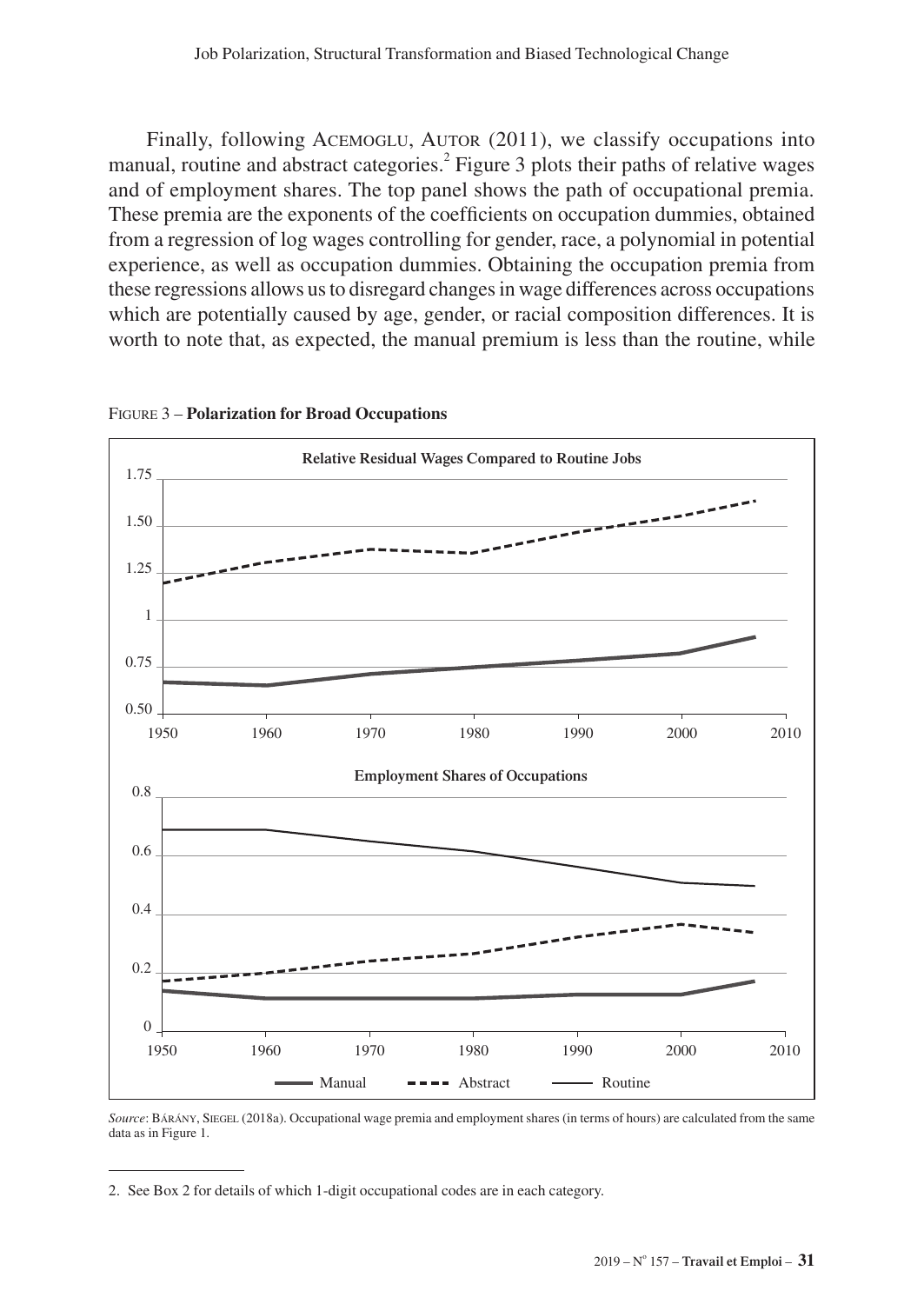the abstract premium is the largest. However, over time, the advantage of routine jobs over manual jobs has been falling, and the advantage of abstract jobs over routine jobs has been rising. The bottom panel shows that the employment share of routine occupations has been falling, of abstract occupations has been increasing since the 1950s, while that of manual occupations, following a slight compression until 1960, has been steadily increasing. Thus, the middle earning group, the routine workers, has lost both in terms of relative average wages and in terms of the employment share to the benefit of manual and abstract workers.

All these figures constitute evidence that at the occupational level there has been employment and wage polarization in the US since at least the 1960s.

## **Sectoral Polarization**

Similar patterns can be discerned when considering the economy in terms of three broad sectors, low-skilled services, manufacturing, and high-skilled services (Box 2). As common in the structural change literature our manufacturing category includes mining and construction (e.g. as in HERRENDORF *et al.* [2013]), whereas we split services in two (e.g. as in BUERA, KABOSKI [2012], DUARTE, RESTUCCIA [2017], Duernecker *et al.* [2017]). Classification of economic activities into broad sectors for the purpose of a model should be such that industries within sectors are very good substitutes, while they are complements across sectors. Since the service sector as a whole includes very different types of services, by splitting it in two, we improve the analysis with regards to this criterion.

## Box 2 **Classification of Industries and Occupations**

Industries are classified into our three categories as follows: low-skilled services are personal services, entertainment, low-skilled transport, low-skilled business and repair services, retail trade, and wholesale trade; manufacturing also includes mining and construction; high-skilled services are professional and related services, finance, insurance and real estate, communications, high-skilled business services, utilities, highskilled transport, and public administration. In terms of occupations, manual workers are those working in: housekeeping, cleaning, protective service, food preparation and service, building, grounds cleaning, maintenance, personal appearance, recreation and hospitality, child care workers, personal care, service, healthcare support. Routine occupations are construction trades, extractive, machine operators, assemblers, inspectors, mechanics and repairers, precision production, transportation and material moving occupations, sales, administrative support. Finally abstract occupations comprise managers, management related, professional specialty, technicians and related support workers.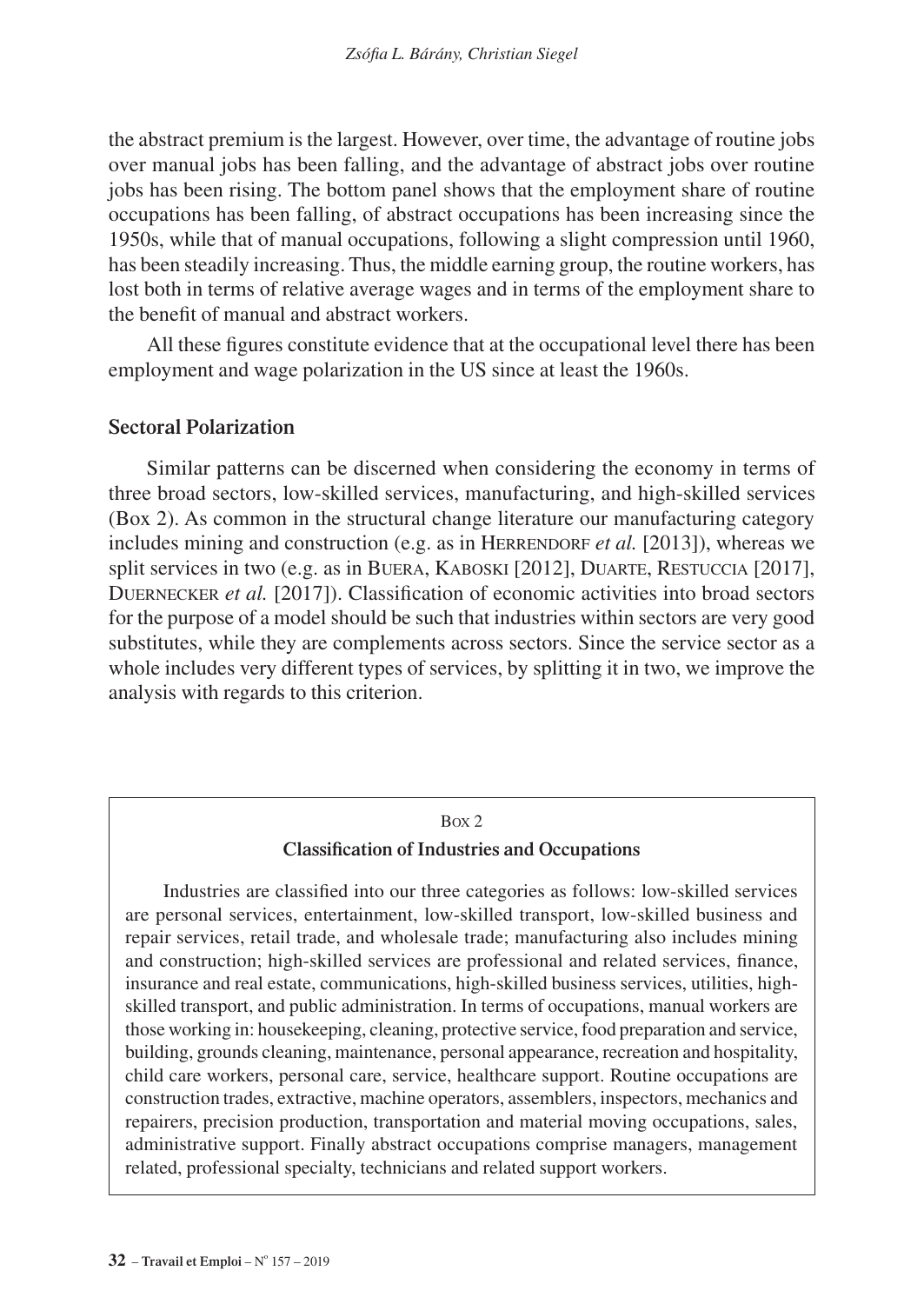Figure 4 plots for these three sectors how wage premia and shares of hours worked have evolved over time. Similarly to the occupational premia, these sector premia are calculated from a Mincerian log wage regression as the exponents of the coefficients on sector dummies, where we also control for gender, race, and a polynomial in potential experience. By construction, these sector premia do not contain changes in wage differences across sectors which are potentially caused by age, gender, or racial composition differences. As the top panel of the figure shows, workers in low-skilled services typically earn less and workers in high-skilled services earn more per hour than those in the manufacturing sector. Moreover, it reveals that there has been a





*Note*: The top panel shows relative wages: the high-skilled service and the low-skilled service premium compared to manufacturing (and their 95% confidence intervals), implied by the regression of log wages on gender, race, a polynomial in potential experience, and sector dummies. The bottom panel shows employment shares, calculated in terms of hours worked. The dashed vertical line represents 1960, from when on manufacturing employment has been contracting.

*Source*: Bárány, Siegel (2018a). The data used is the same as in Figure 1. Each worker is classified into one of three sectors based on their industry code (for details of the industry classification see Box 2).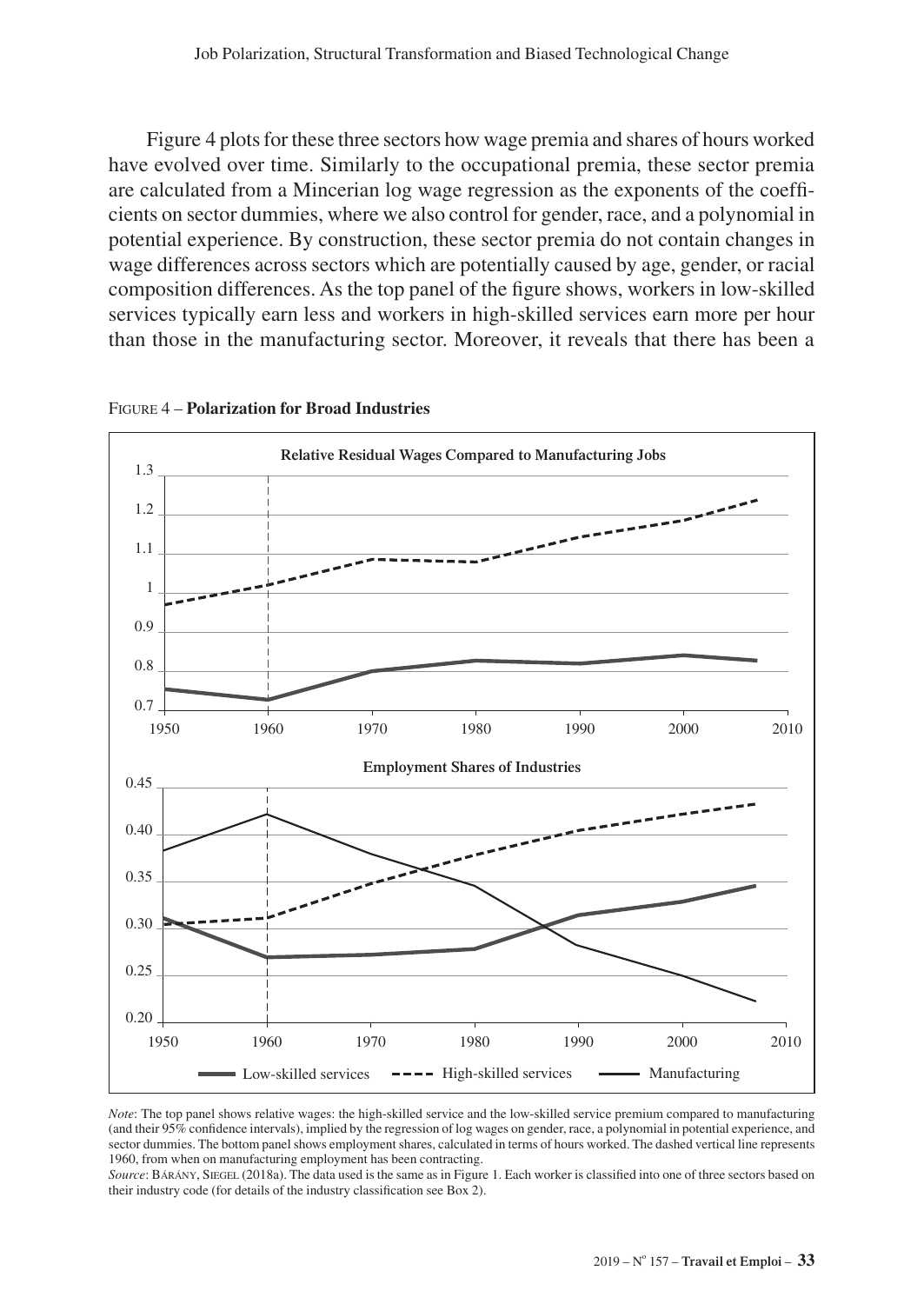pattern of wage polarization in terms of sectors, as the wage premia in low- and in highskilled services have been increasing since the 1960s relative to manufacturing. The bottom panel of the figure shows the evolution of employment shares across sectors. Manufacturing employment has been falling since the 1960s, while employment in both low- and high-skilled services has been increasing. Putting it differently, there has been employment polarization at the sectoral level as the employment share of the middle-earning sector has declined relative to both the low- and high-end sectors.

## **Quantifying the Impact of Sectoral Changes on Occupations**

A standard shift-share decomposition can be used to quantify the contribution of sectoral employment share changes to each occupation's employment share changes. We denote by  $\Delta E_{\alpha} = E_{\alpha} - E_{\alpha}$  the change in the employment share of occupation *o* between year 0 and *t*, which can be decomposed as:

$$
E_{\rm ot} = \sum_{i} \lambda_{\rm ci} \Delta E_{it} + \sum_{i} \Delta \lambda_{\rm ori} E_{i},
$$

where  $\lambda_{\text{oit}} = L_{\text{tot}} / L_{\text{th}}$  is the share of occupation *o* employment within industry *i* employment at time *t*,  $E_{\mu} = L_{\mu} / L_{\tau}$  is the employment share of industry *i* in the economy at time *t*, we denote the change between period 0 and *t* with Δ, and with the variables without a time subscript we denote the average of the variable between period 0 and period *t*. The first term captures the between-industry changes, this is the change in the employment share of occupation  $\rho$  due to changes in the industrial composition, while the changes due to within-sector reallocations are represented by the second term.

Table 1 shows the results from this decomposition for the three broad occupational categories. We conduct this decomposition for either our 3 broad occupations and 3 broad sectors, or for 10 broad occupations and 11 broad sectors. No matter the time frame or the number of industrial/occupational categories we consider, we find that a significant part of each occupation's employment share change has been driven by between-industry forces. Between 1960 and 2007 around a half of the change in the manual employment share, about a third of routine, and around a quarter of abstract employment share change has been driven by changes in the industrial composition of the economy.

In a similar fashion we decompose relative occupational wage changes into a component that is due to industry effects and one that is due to occupation effects. We start from the relative average wage of a given occupation compared to routine wages:

$$
rw_{ot} \equiv \sum_{i} \frac{L_{tot}}{L_{ot}} \frac{w_{it}}{w_{rt}} \frac{w_{tot}}{w_{it}},
$$

where  $\frac{d}{dt}$   $\frac{d}{dt}$  denotes the fraction of workers of occupation *o* in industry *i* in period *t*,  $W_{it} / W_{rt}$  denotes the ratio of the average wage in industry *i* relative to the average wage of routine occupations in period *t*, and  $W_{\text{tot}} / W_{\text{th}}$  denotes the wage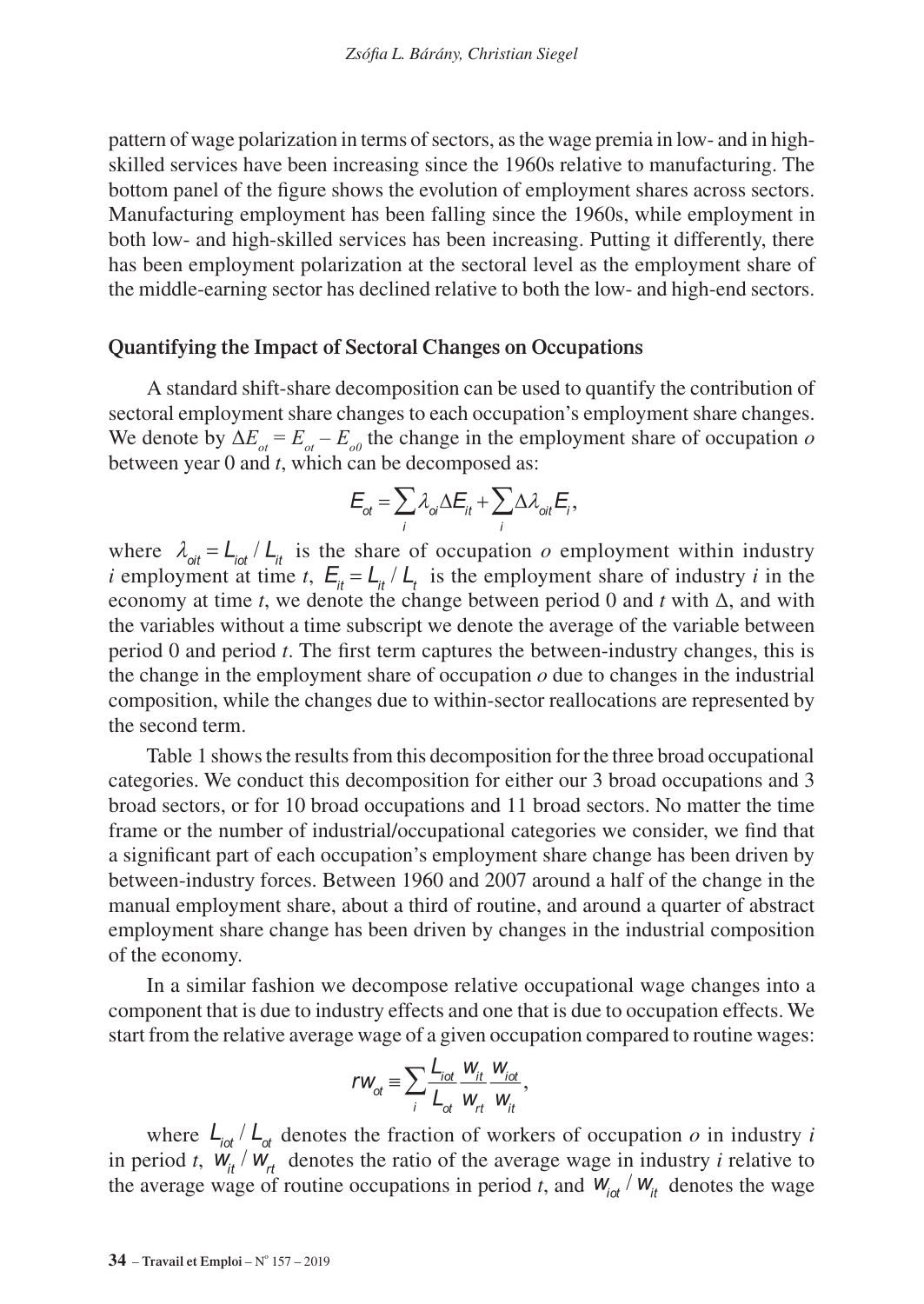|                   | <b>Employment Shares</b> |           |                |           |  |
|-------------------|--------------------------|-----------|----------------|-----------|--|
|                   | $3 \times 3$             |           | $10 \times 11$ |           |  |
|                   | 1950-2007                | 1960-2007 | 1950-2007      | 1960-2007 |  |
| Manual            |                          |           |                |           |  |
| Total $\Delta$    | 2.98                     | 5.68      | 2.98           | 5.68      |  |
| Between $\Delta$  | 2.30                     | 3.07      | 3.13           | 4.38      |  |
| Within $\Delta$   | 0.67                     | 2.61      | $-0.15$        | 1.30      |  |
| Routine           |                          |           |                |           |  |
| Total $\Delta$    | $-19.79$                 | $-19.14$  | $-19.79$       | $-19.14$  |  |
| Between $\Delta$  | $-5.66$                  | $-6.32$   | $-9.73$        | $-10.01$  |  |
| Within $\Delta$   | $-14.13$                 | $-12.82$  | $-10.06$       | $-9.13$   |  |
| Abstract          |                          |           |                |           |  |
| Total $\Delta$    | 16.81                    | 13.46     | 16.81          | 13.46     |  |
| Between $\Lambda$ | 3.35                     | 3.24      | 6.60           | 5.63      |  |
| Within $\Delta$   | 13.46                    | 10.21     | 10.21          | 7.83      |  |

Table 1 – **Decomposition of Changes in Occupational Employment Shares**

*Note*: For each occupational category, the first row presents the total change, the second the between-industry component, and the third the within-industry component over the period 1950 or 1960 to 2007. The first two columns use 3 occupations and 3 sectors, the last two use 10 occupations and 11 industries. The 10 occupations are the same as in Figure 2, while the 11 industries are: 1 personal services, entertainment and low-skilled business and service repairs, 2 low-skilled transport, 3 retail trade, 4 wholesale trade, 5 extractive industries, 6 construction, 7 manufacturing, 8 professional and related services and high-skilled business services, 9 finance, insurance, and real estate, 10 high-skilled transport and public utilities (including communications), 11 public administration. *Source*: Bárány, Siegel (2018a). Same data as in Figure 1.

premium of occupation  $\rho$  in industry *i* in period *t*. We implement the three-way decomposition as follows. The *occupation effect* is the change in the occupational wage premium within each industry relative to the industry average ( $W_{i\alpha}$  /  $W_{i\beta}$ ). The *industry effect* is made of two parts: first, workers within an occupation move across industries which have different wages  $(L_{\text{tot}} / L_{\text{et}})$ , and the second part comes from changes in each industry's average wage compared to routine wages ( $W_{it} / W_{rt}$ ). Table 2 shows the

|                     | <b>Relative Wages</b> |           |                |           |  |
|---------------------|-----------------------|-----------|----------------|-----------|--|
|                     | $3 \times 3$          |           | $10 \times 11$ |           |  |
|                     | 1950-2007             | 1960-2007 | 1950-2007      | 1960-2007 |  |
| Manual/Routine      |                       |           |                |           |  |
| Total $\Lambda$     | 0.289                 | 0.310     | 0.289          | 0.310     |  |
| Industry $\Delta$   | 0.180                 | 0.148     | 0.225          | 0.218     |  |
| Occupation $\Delta$ | 0.108                 | 0.162     | 0.064          | 0.093     |  |
| Abstract/Routine    |                       |           |                |           |  |
| Total $\Lambda$     | 0.327                 | 0.240     | 0.327          | 0.240     |  |
| Industry $\Delta$   | 0.310                 | 0.254     | 0.376          | 0.317     |  |
| Occupation $\Delta$ | 0.016                 | $-0.014$  | $-0.050$       | $-0.077$  |  |

#### Table 2 – **Decomposition of Changes in Relative Occupational Wages**

*Note*: For each occupational category, the first row presents the total change, the second the industry component, and the third the occupation component over the period 1950 or 1960 to 2007. The first two columns use 3 occupations and 3 sectors, columns three and four 10 occupations and 11 industries.

*Source*: Bárány, Siegel (2018a). Same data as in Figure 1.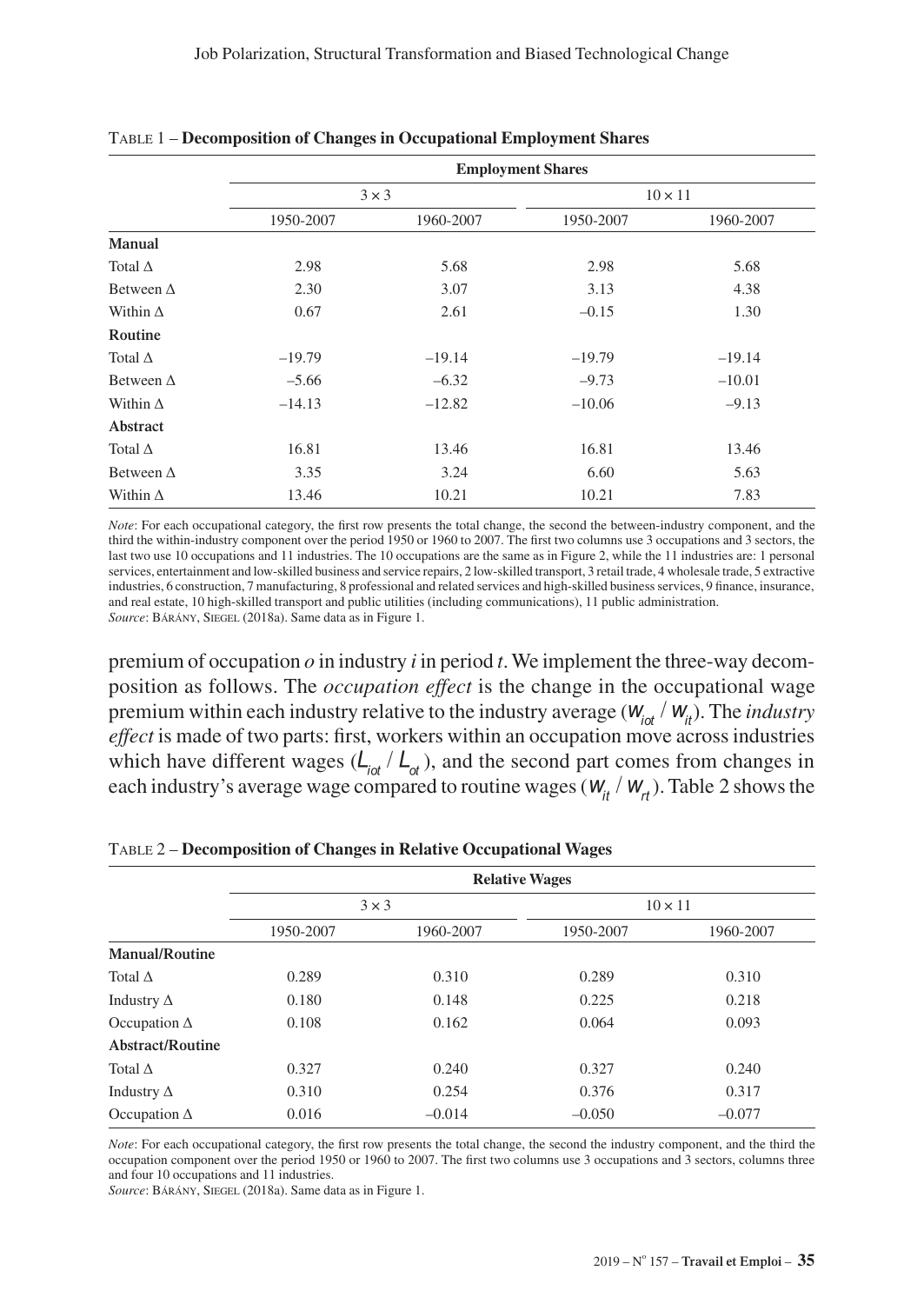results of this decomposition. It is apparent in this table that both manual and abstract occupations have been gaining in terms of wages relative to routine occupations. Furthermore, this table shows that more than half of occupational wage changes can be due to industry effects: due to either the reallocation of manual or abstract workers to industries with higher wages, or by faster wage growth in those industries where manual or abstract workers are employed more intensively.

## **Overlap between Occupational and Sectoral Employment**

While the shift between sectors *per se* has implications for occupational outcomes, it is informative to consider the evolution of employment at the level of sectoroccupation cells since there are several distinct patterns. For the three broad sectors and the three occupational categories defined above, Figure 5 plots the evolution of sector-occupation employment shares in the U.S. between 1960-2007. The dark lines show the employment share of each sector (manufacturing, low- and high-skilled services), which is then broken down into manual, routine, and abstract occupations. The economy's structural transformation is apparent in the pronounced decline in the manufacturing sector's employment and the rise in (particularly high-skilled) service sector employment. Occupational employment polarization is manifested in the fall of the share of routine occupations.

However, looking at occupations and sectors more carefully, two additional facts are apparent. First, the manufacturing sector has the highest share of routine labor. Second, by far most of the decline in routine employment has occurred in manufacturing,





*Note*: Each worker is classified into one of three sectors based on their industry code and one of three occupations based on their occupation code (for details of the industry and the occupation classification see Box 2), employment shares in the entire economy are calculated in terms of hours.

*Source*: The data used is the same as in Figure 1.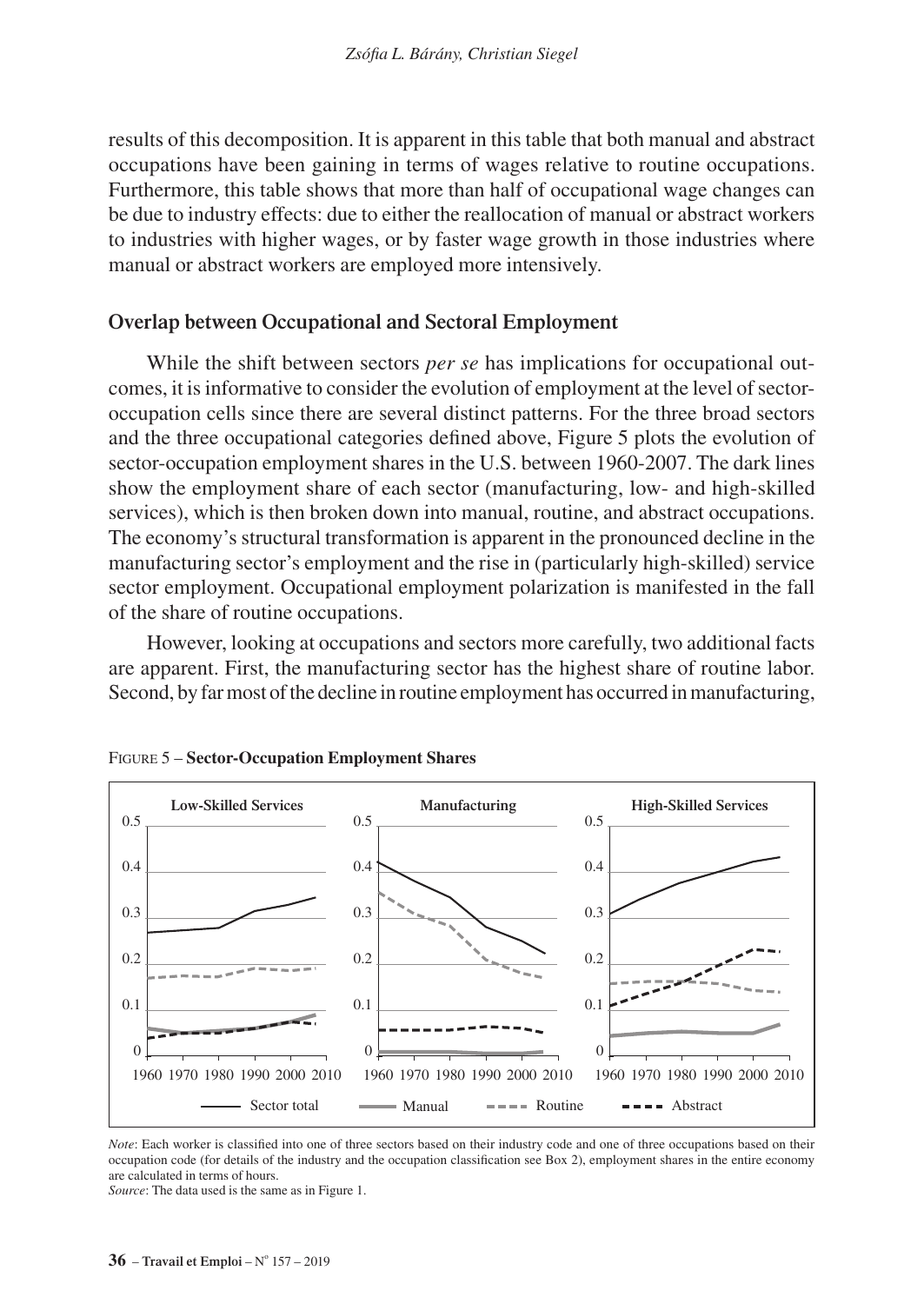whereas in the two service sectors it has declined only slightly. Similarly, almost all of the increase in the employment share of abstract occupations has taken place in the high-skilled service sector, and most of the increase in manual employment up to 2000 has occurred in low-skilled services. It is these patterns that imply that different economic models can explain both the sectoral and the occupational reallocations to a large degree through either sector- or occupation-specific technological change alone. However, as many models tend to *a priori* restrict attention to one form of technological bias, for instance only across sectors (as in BARANY, SIEGEL [2018a]) or only across occupations (e.g. as in Goos *et al.* [2014] or DUERNECKER, HERRENDORF [2016]), they do not address the nature of the bias in technological change, despite the fact that they replicate many aspects of the data.

In Bárány, Siegel (2018b) we take a different approach and propose a flexible setup that allows for productivity changes that are neutral (economy-wide), specific to firms in particular industries (producing particular products), specific to workers in certain occupations (linked to their task content), or specific to occupation-sector cells. In the next section we outline key features of this model and explain how certain aspects of the data inform us about how productivity has changed differentially across sectors and occupations. One important aspect is that we focus on employment reallocations not only between sectors and occupations, but also between occupations within sectors. Inspecting Figure 5 closely reveals for instance that routine employment has declined not only overall, but also as a share within each sector. In the next section we show that observing the changes in occupational wages, within-sector shares of employment and of income, and sectoral prices, allows us to infer what type of biased technological change has been occurring.

## **Technological Biases**

To understand what type of technological change might be driving these phenomena, we formulate a model of the production side of the economy. There are two key assumptions in our framework. The first is that we explicitly assume that workers in different occupations are not perfect substitutes, and thus the factors of production are the labor supplied in various occupations. This formulation is based on the observation that there are significant differences in wages across occupations, and that workers in different occupations perform different tasks. Second, we allow for different sectors to value these types of workers differently in production. In the following we outline the key features of the model and draw some conclusions about the likely biases in technological change based on the data we have summarized in the previous section. In Bárány, Siegel (2018b) we go much further by providing a framework that can be used to quantify and decompose factor-augmenting technological change into neutral, sector, occupation, and idiosyncratic components.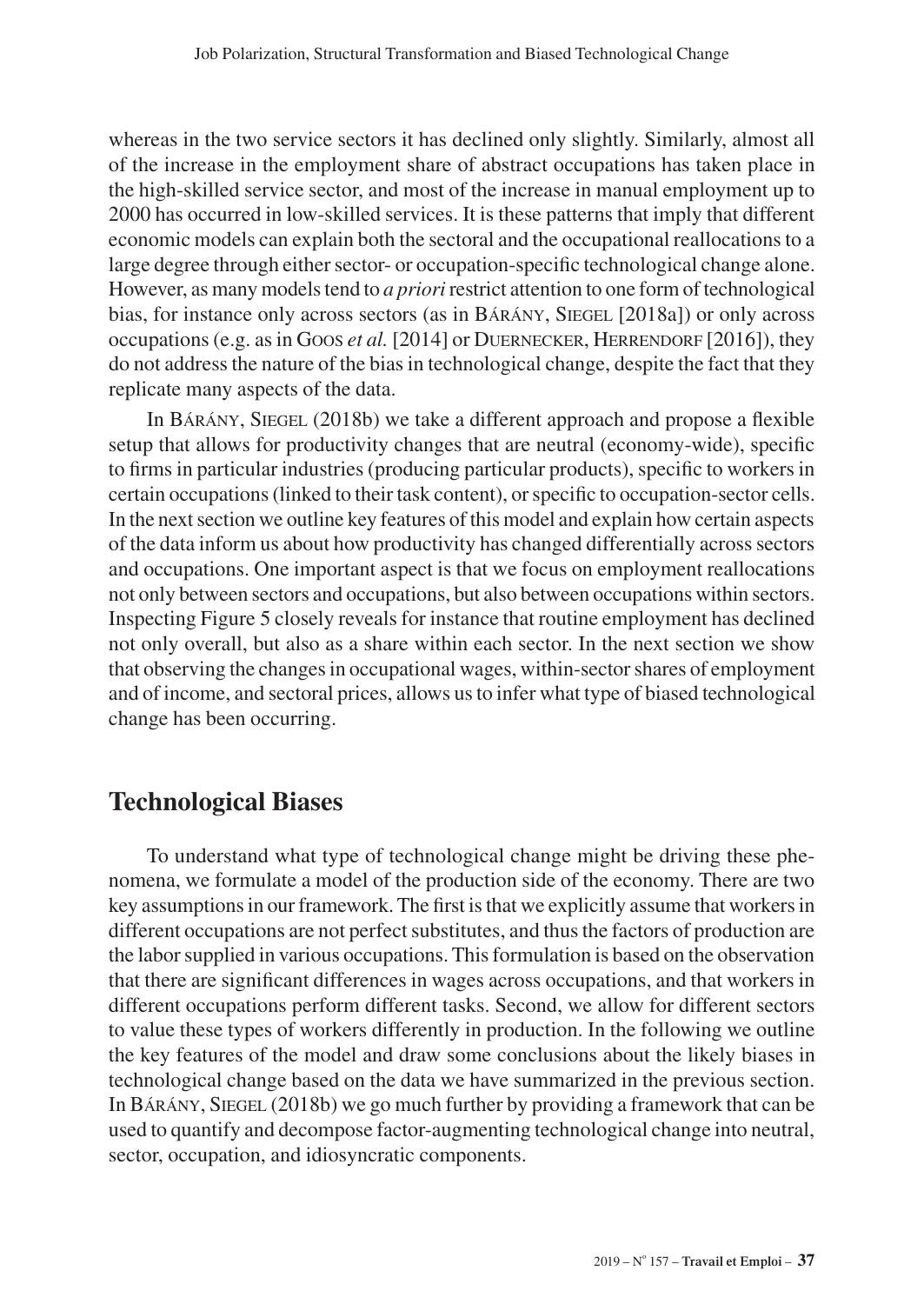#### **Assumptions: The Production side of the Economy**

The three sectors in the economy respectively produce in perfect competition low-skilled services (*L*), manufacturing (*M*), and high-skilled services (*H*). Labor is the only input in production, but differentiated in terms of occupations. Each sector *J* ∈ {*L, M, H*} employs all three types of occupations (*m,r, a*: manual, routine and abstract), with the following Constant Elasticity of Substitution (CES) production function:

$$
Y_{j} = \left[ \left( \alpha_{m} I_{m} \right)^{\frac{\eta - 1}{\eta}} + \left( \alpha_{r} I_{r} \right)^{\frac{\eta - 1}{\eta}} + \left( \alpha_{a} I_{a} \right)^{\frac{\eta - 1}{\eta}} \right]^{\frac{\eta}{\eta - 1}}, \tag{1}
$$

where  $\eta \in [0,\infty)$  is the elasticity of substitution between the different types of labor,  $I_{\alpha}$  is occupation *o* labor used in sector *J*, and  $\alpha_{\alpha}$  > 0 is a *sector-occupation* specific labor augmenting technology term for occupation  $o \in \{m,r,a\}$  in sector *J*. In this formulation,  $\alpha_{ol}$  in the initial year reflects the initial productivity as well as the intensity at which sector  $J$  uses occupation  $o$ , whereas any subsequent change over time reflects sector-occupation specific technological change. The assumption that the productivity depends on both the sector and the occupation of the worker renders this production function very flexible, as it does not impose any restrictions on the nature of technological change. In particular, it does not require taking a stance on whether technological change is specific to sectors or occupations.

Firms in all sectors take prices and wages as given and maximize profits by choosing occupation  $o \in \{m, r, a\}$  employment such that:

$$
\frac{\partial \pi_j}{\partial l_{\omega}} = \frac{\partial \left( p_j Y_j - \sum_i w_i l_{ij} \right)}{\partial l_{\omega}} = p_j Y_j^{\frac{1}{\eta}} \alpha_{\omega}^{\frac{\eta-1}{\eta}} l_{\omega}^{\frac{-1}{\eta}} - w_o = 0. \tag{2}
$$

We combine these first order conditions for different occupations. Optimal relative occupational employment within sectors satisfies:

$$
\frac{I_{mJ}}{I_{rJ}} = \left(\frac{W_r}{W_m}\right)^{\eta} \left(\frac{\alpha_{mJ}}{\alpha_{rJ}}\right)^{\eta-1},\tag{3}
$$

$$
\frac{I_{aJ}}{I_{rJ}} = \left(\frac{W_r}{W_a}\right)^{\eta} \left(\frac{\alpha_{aJ}}{\alpha_{rJ}}\right)^{\eta-1}.
$$
\n(4)

These expressions show how optimal relative labor demand depends on the relative wages and on the relative productivity of different occupations. *Ceteris paribus*, all sectors optimally use more manual labor relative to routine labor if the relative routine wage,  $W_r / W_m$ , is higher. Additionally, if in sector *J* the term  $(\alpha_{ml}/\alpha_{rl})^{n-l}$  is larger then it is optimal to use relatively more manual labor in that sector. It is important to note that an improvement in the relative productivity of for example manual compared to routine workers, *i.e.* an increase in  $\alpha_{m}/\alpha_{r}$ , would lead to a different impact on the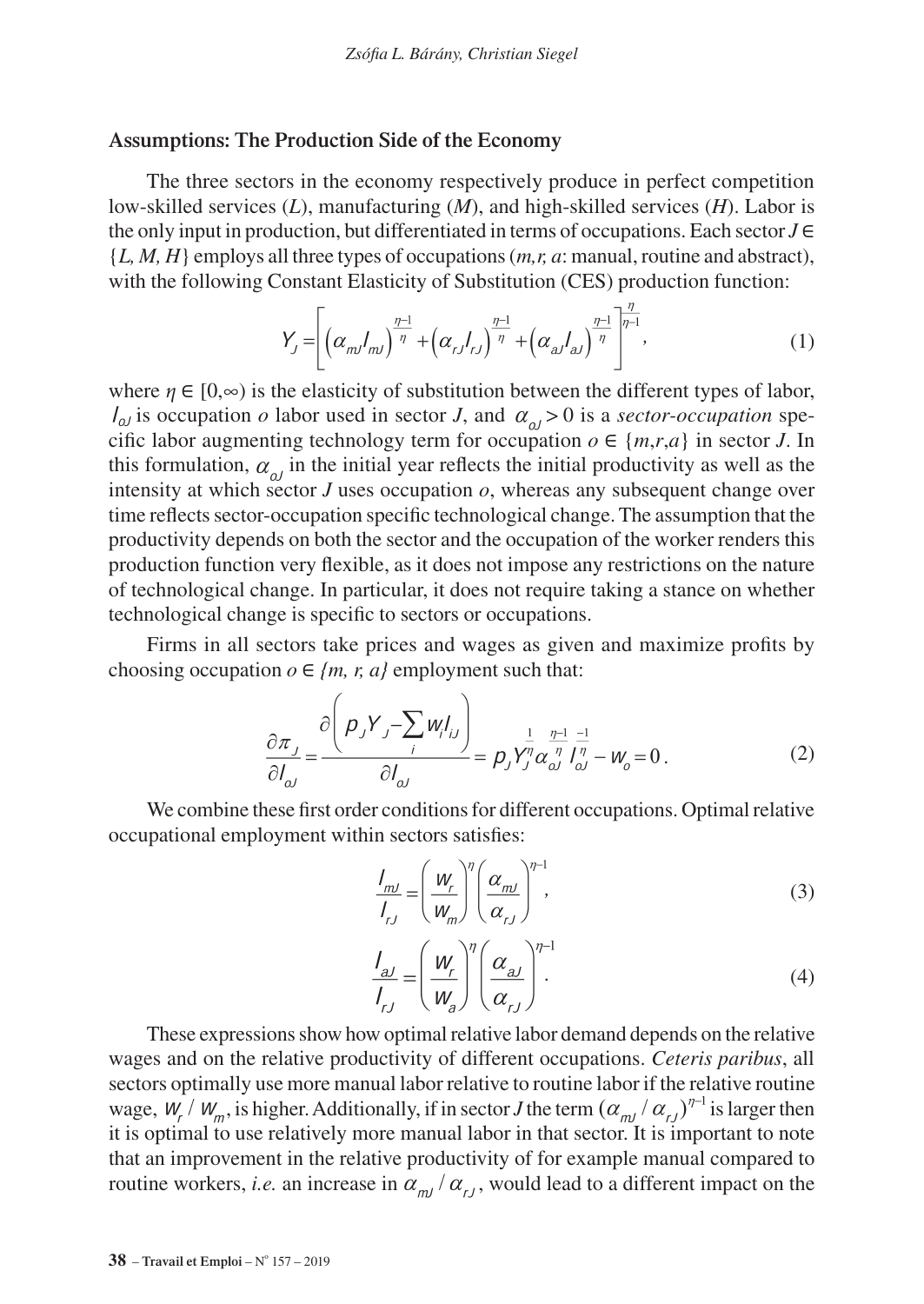optimal relative labor use depending on whether  $\eta$  is larger or smaller than 1. If  $\eta > 1$ , then the different occupations are good substitutes, so the improvement in the relative productivity of manual workers would lead to an increased relative demand for manual workers. If, on the other hand  $n < 1$  and the different workers are complements, then an improvement in relative technology would lead to a reduction in relative demand. So for example *routinization* in sector *J*, *i.e.* the replacement of routine workers by certain technologies, would be captured by an increase in  $(\alpha_{ml}/\alpha_{rl})^{\eta-1}$  and in  $(\alpha_{al}/\alpha_{rl})^{\eta-1}$ .

Using optimal manual and abstract labor as a function of routine labor from (3) and (4) and substituting these into (2) for routine labor, we can express sector *J* prices as:

$$
p_{j} = \left[ \frac{\alpha_{mj}^{\eta-1}}{w_{m}^{\eta-1}} + \frac{\alpha_{rj}^{\eta-1}}{w_{r}^{\eta-1}} + \frac{\alpha_{a,j}^{\eta-1}}{w_{a}^{\eta-1}} \right]^{1-\eta}.
$$
 (5)

## **Inferring Technological Biases**

The assumptions we have made about the economy's production side constitute a framework which, given η, the elasticity of substitution between the different types of occupational labor within sectors, can be used to draw conclusions from the data about the sector-occupation specific labor augmenting technologies, the αs. While there is no consensus on the exact value of *η*, the literature agrees that occupations tend to be complements, and therefore this elasticity of substitution has to be less than 1. Goos *et al.* (2014) estimate, while DUERNECKER, HERRENDORF (2016), LEE, SHIN (2017) and Aum *et al.* (2018) calibrate the elasticity of substitution to be between 0.5 and 0.9. For this reason in what follows we assume that  $\eta$  < 1, that is that the different occupational labor inputs are complements in production.

Multiplying the optimality conditions (3) and (4) with  $W_m / W_r$  and  $W_a / W_r$  respectively and re-arranging the equations, we get the following expressions:

$$
\frac{\alpha_{mJ}}{\alpha_{rJ}} = \frac{W_m}{W_r} \left(\frac{\theta_{mJ}}{\theta_{rJ}}\right)^{\frac{1}{\eta - 1}},
$$
\n(6)

$$
\frac{\alpha_{aJ}}{\alpha_{rJ}} = \frac{W_a}{W_r} \left(\frac{\theta_{aJ}}{\theta_{rJ}}\right)^{\frac{1}{\eta - 1}},\tag{7}
$$

where  $\theta_{ol} = (W_{ol}^f) / (p_j Y_j)$  denotes the share of income in sector *J* going to workers in occupation *o*. Note that we assume that there is perfect competition, the production function is constant returns to scale, and that the only factors of production are the different types of occupational labor, which implies that profits are zero and  $\sum \theta_{\omega} = 1$ . From these equations, given data on relative occupational wages and on occupational income shares within sectors we can infer the evolution of relative occupational productivities within a sector.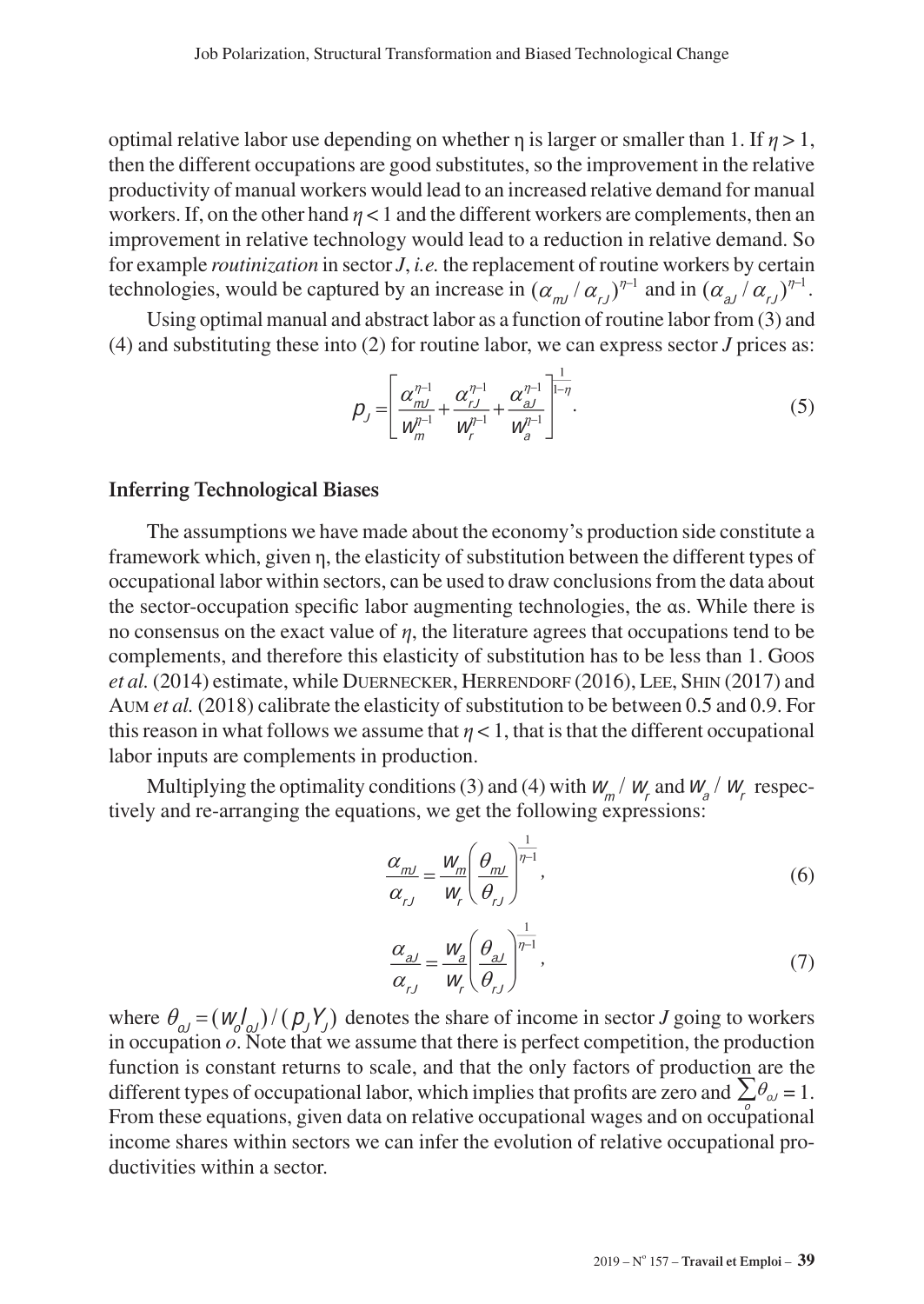

Figure 6 – **Change in Relative Occupational Wages**

*Note*: Each worker is classified into one of three occupations based on their occupation code (for details of the occupation classification see Box 2).

We are primarily interested in the change in relative sector-occupation productivities within sectors over time. For this reason, in Figure 6 we plot the evolution of relative wages of different occupations relative to their 1960 values. Wages in both abstract and manual occupations have increased relative to routine occupations. Overall the gain in relative wages has been around 25 percent in abstract occupations and around 38 percent in manual occupations. In Figure 7 we show the evolution of relative occupational income shares in all three sectors between 1960 and 2007, relative to their 1960 values. The income share of both abstract and manual workers has increased relative to routine ones in all three sectors albeit at a different rate. Abstract workers' income share has increased the most in high-skilled services (almost 2.5 fold), in manufacturing it has more than doubled, while in low-skilled services it has increased by 50 percent. Manual workers' income share has increased the most in manufacturing (six fold); in high-skilled services it has more than doubled, whereas in lowskilled services it has increased but less than doubled.

Figure 7 – **Change in Relative Occupational Income by Sector**



*Note*: Each worker is classified into one of three sectors based on their industry code and one of three occupations based on their occupation code (for details of the industry and the occupation classification see Box 2). *Source*: The data used is the same as in Figure 6.

*Source*: The data is taken from IPUMS *US Census Data* for 1960, 1970, 1980, 1990, 2000 and the *American Community Survey (ACS)* for 2007.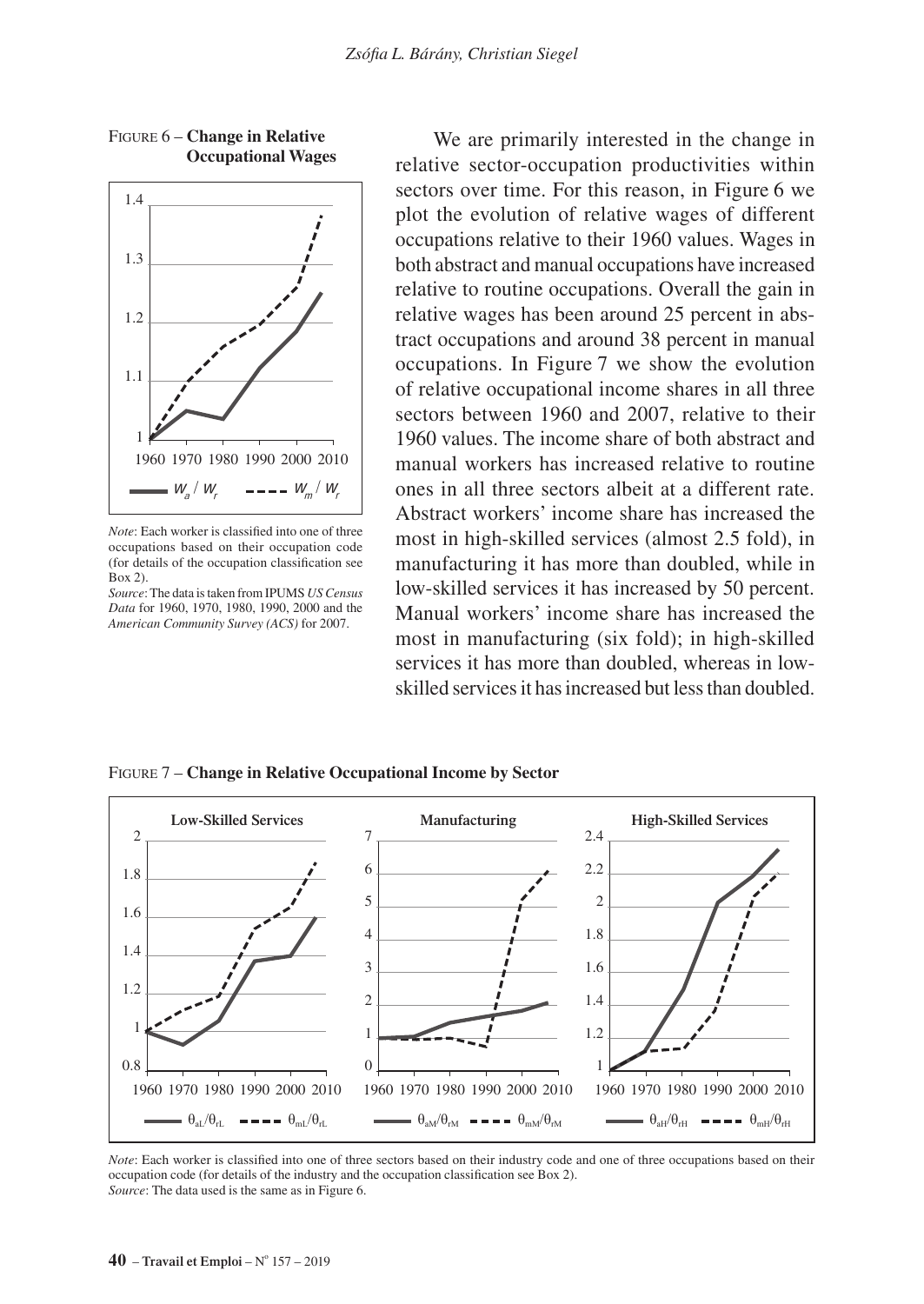It is important to note that for values of the elasticity of substitution below 1, the change in relative wages and the change in income shares imply changes of opposite sign in relative productivities. The changes in relative income shares are much larger than the changes in relative wages. The lower is *η* the smaller is the change implied by the change in income shares, but even for relatively low values of *η* it dominates the implied change coming from wages. We can therefore conclude that the productivity of routine workers had to increase in all sectors relative to both manual and abstract workers. This is a pattern common across sectors, and it is in line with the routinization hypothesis. The relative productivity of routine workers has increased, and since different occupations are complements in production in all sectors, this implies a lower relative demand for routine workers in all sectors. At the same time, the magnitude of change in relative income shares is markedly different across sectors, which points to the presence of sector-occupation specific changes in productivity.

Next we analyze the evolution of relative productivities across sectors. This is informed by the movement of relative sectoral prices. Using relative occupational productivities within sectors (equations [6] and [7]) and given that  $\sum_{n=0}^{\infty} \theta_{\alpha} = 1$ , we can express sectoral prices (5) in terms of observables as:

$$
p_{j} = \frac{W_{r}}{\alpha_{rj}} \left[ \left( \frac{\alpha_{mj}}{\alpha_{rj}} \frac{W_{r}}{W_{m}} \right)^{\eta-1} + 1 + \left( \frac{\alpha_{a,j}}{\alpha_{rj}} \frac{W_{r}}{W_{a}} \right)^{\eta-1} \right]^{-\frac{1}{\eta-1}} = \frac{W_{r}}{\alpha_{rj}} \left[ \frac{\theta_{mj}}{\theta_{rj}} + 1 + \frac{\theta_{a,j}}{\theta_{rj}} \right]^{-\frac{1}{\eta-1}} = \frac{W_{r}}{\alpha_{rj}} \left[ \frac{1}{\theta_{rj}} \right]^{-\frac{1}{\eta-1}}.
$$

Computing relative prices across sectors, we can express relative sector-occupation productivities as:

$$
\frac{\alpha_{rM}}{\alpha_{rL}} = \frac{p_L}{p_M} \left( \frac{\theta_{rM}}{\theta_{rL}} \right)^{\frac{1}{\eta - 1}},\tag{8}
$$

$$
\frac{\alpha_{rM}}{\alpha_{rH}} = \frac{p_H}{p_M} \left( \frac{\theta_{rM}}{\theta_{rH}} \right)^{\frac{1}{\eta - 1}}.
$$
\n(9)

These two equations show that the evolution of relative sector-occupation productivities across sectors can be inferred from changes in relative sectoral prices and in the cross-sector ratio of routine workers' income shares.

Figure 8 shows how these two objects have evolved over time, compared to their 1960 values. The relative income share of routine workers in manufacturing has increased by more than 30 percent relative to high-skilled services, while relative to low-skilled services it has fallen, by just under 10 percent. Both relative prices have fluctuated a bit, but while overall there has been no significant change in the relative price of low-skilled services compared to manufacturing (but it has decreased slightly), the relative price of high-skilled services has increased by almost 80 percent.

The trends in relative prices imply that routine workers' technology improved at a faster rate in manufacturing than in high-skilled service, and at a slightly lower rate than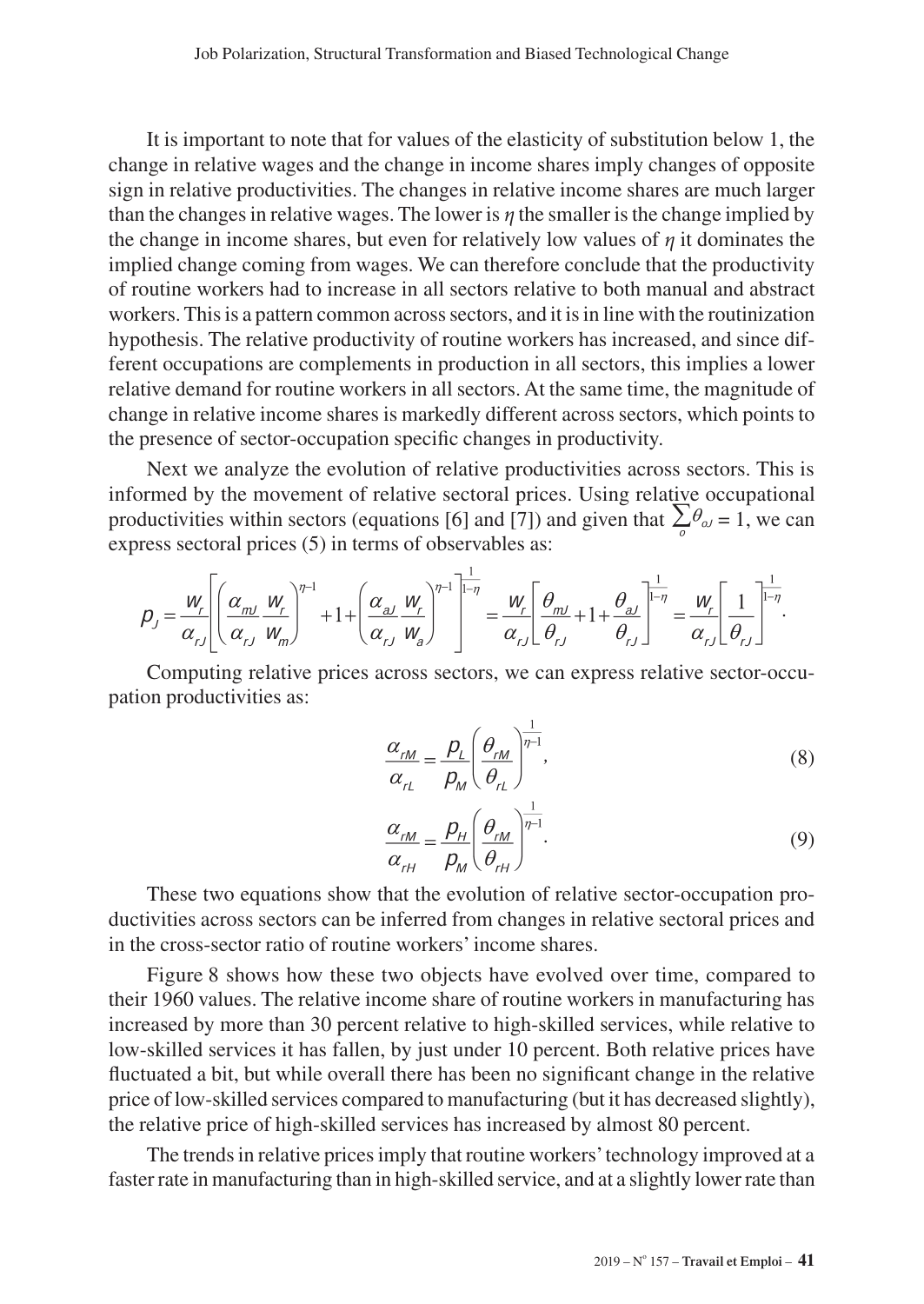

#### Figure 8 – **Change in Relative Routine Income and Prices across Sectors**

*Note*: Each worker is classified into one of three sectors based on their industry code and one of three occupations based on their occupation code (for details of the industry and the occupation classification see Box 2). *Source*: The data is taken from IPUMS *US Census Data* for 1960, 1970, 1980, 1990, 2000 and the *American Community Survey (ACS)*

for 2007 and the BEA.

in low-skilled services. The changes in the relative income share of routine workers, however, point in the opposite direction. Nonetheless, unless the two just happen to offset each other, this analysis highlights that routine workers' productivity changed not in the same way across sectors. For the range of the elasticity of substitution considered in the literature, i.e.  $\eta \in (0.5, 0.9)$ , stronger conclusions can be drawn. Given the documented data, the implied change coming from income shares dominates, implying that routine workers' productivity in manufacturing grew faster than in low-skilled services, but it grew slower than in high-skilled services.

More generally, interpreting the patterns in the data through the lens of our model suggests that technological change has been biased across sector-occupation cells –a pure bias across occupations or sectors alone is not enough to explain the data. It is of course conceivable that there are common patterns in the cell technologies, such as common occupation or sector factors, but these are not the sole drivers.

بحہ

In this article we have reviewed our work in BARANY, SIEGEL (2018a, b) on the nexus of job polarization and structural transformation as drivers of the observed changes in labor market outcomes both at the sectoral and at the occupational level, stressing the importance of biased technological change. While sectoral reallocations, which might be caused by productivity growth differences across sectors, imply changes in employment shares and in wages across occupations that are qualitatively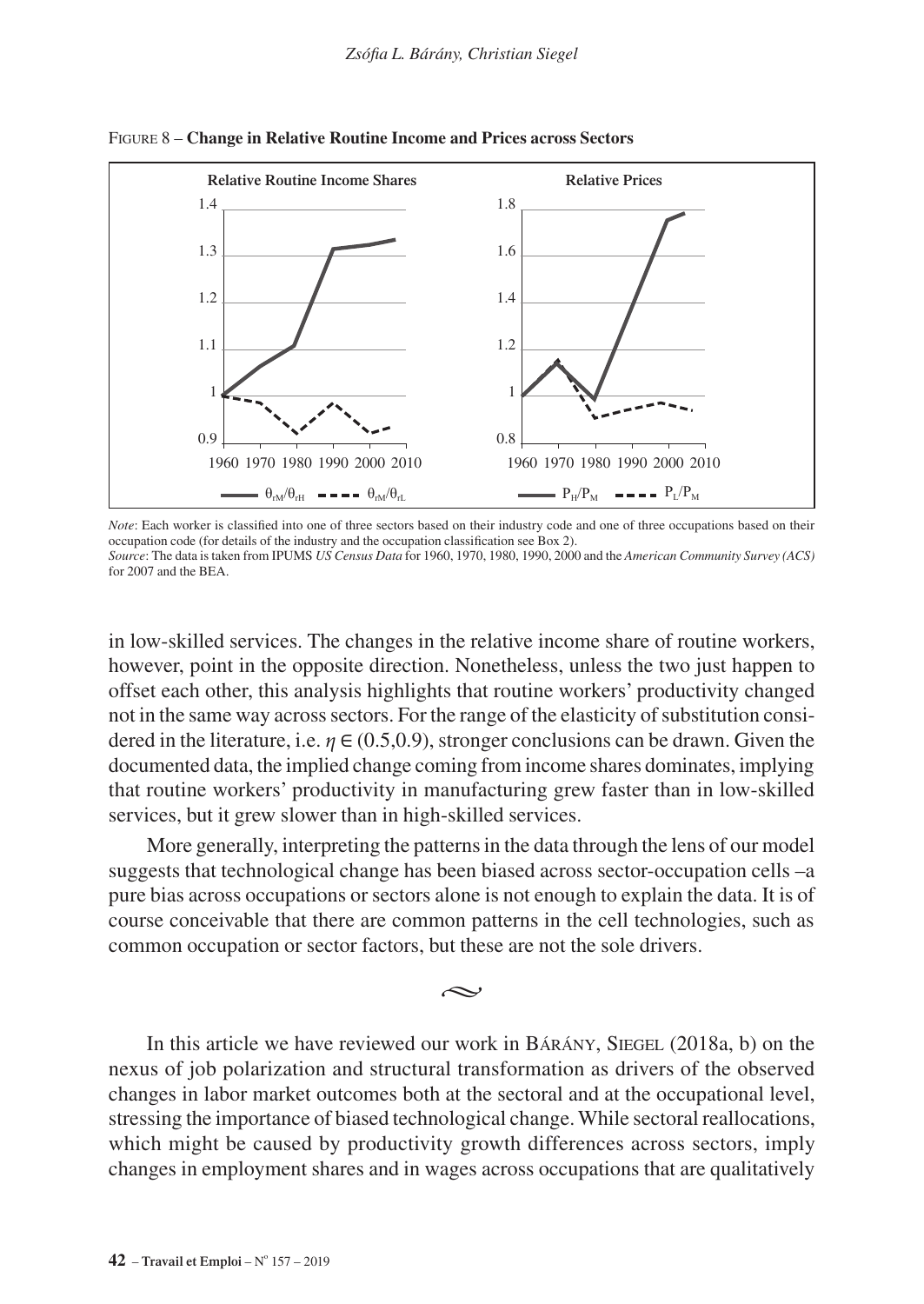in line with certain aspects of the data, they cannot speak to the observed within-sector changes of occupational employment shares. This suggests that technological change must have been biased in more complex ways. However, explanations of technological change affecting workers according to their occupations differentially, such as ICT technologies adversely affecting workers in routine jobs, fall short of explaining all aspects of the data as well.

We show an occupation-bias in technology alone is not consistent with the joint observed changes in sectoral prices, occupational wages, and occupation-sector employment shares. Analyzing the data through our framework instead suggests that the productivity of routine workers relative to abstract or manual workers has changed differentially across the three sectors we consider. This leaves the possibility that technological change is entirely specific to the sector-occupation cell, or that it is biased across sectors and across occupations.

## **References**

Acemoglu, D., Autor, D. (2011). "Chapter 12 - Skills, Tasks and Technologies: Implications for Employment and Earnings." In O. Ashenfelter, D. Card (Eds.), *Handbook of Labor Economics*, vol. 4, part B (pp. 1043-1171). Elsevier. [https://doi.org/10.1016/S0169-7218\(11\)02410-5.](https://doi.org/10.1016/S0169-7218(11)02410-5)

Acemoglu, D., Guerrieri, V. (2008). "Capital Deepening and Nonbalanced Economic Growth." *Journal of Political Economy*, 116(3), 467-498.<https://doi.org/10.1086/589523>.

Aum, S., Lee, S. Y. (T.), Shin, Y. (2018). "Computerizing Industries and Routinizing Jobs: Explaining Trends in Aggregate Productivity." *Journal of Monetary Economics*, vol. 97, 1-21. <https://doi.org/10.1016/j.jmoneco.2018.05.010>.

Autor, D. H., Dorn, D. (2013). "The Growth of Low-Skill Service Jobs and the Polarization of the US Labor Market." *American Economic Review*, 103(5), 1553-97. [https://doi.org/10.1257/](https://doi.org/10.1257/aer.103.5.1553) [aer.103.5.1553.](https://doi.org/10.1257/aer.103.5.1553)

Autor, D. H., Katz, L. F., Kearney, M. S. (2006). "The Polarization of the U.S. Labor Market." *American Economic Review*, 96(2), 189-194.<https://doi.org/10.1257/000282806777212620>.

Autor, D. H., Levy, F., Murnane, R. J. (2003). "The Skill Content of Recent Technological Change: An Empirical Exploration." *The Quarterly Journal of Economics*, 118(4), 1279-1333. [https://doi.org/10.1162/003355303322552801.](https://doi.org/10.1162/003355303322552801)

Bárány, Z. L., Siegel, C. (2018a). "Job Polarization and Structural Change." *American Economic Journal: Macroeconomics*, 10(1), 57-89.<https://doi.org/10.1257/mac.20150258>.

Bárány, Z. L., Siegel, C. (2018b). *Disentangling Occupation- and Sector-Specific Technological Change*. DP12663, London: Centre for Economic Policy Research.

Boppart, T. (2014). "Structural Change and the Kaldor Facts in a Growth Model with Relative Price Effects and Non-Gorman Preferences." *Econometrica*, 82(6), 2167-2196. [https://doi.](https://doi.org/10.3982/ECTA11354) [org/10.3982/ECTA11354](https://doi.org/10.3982/ECTA11354).